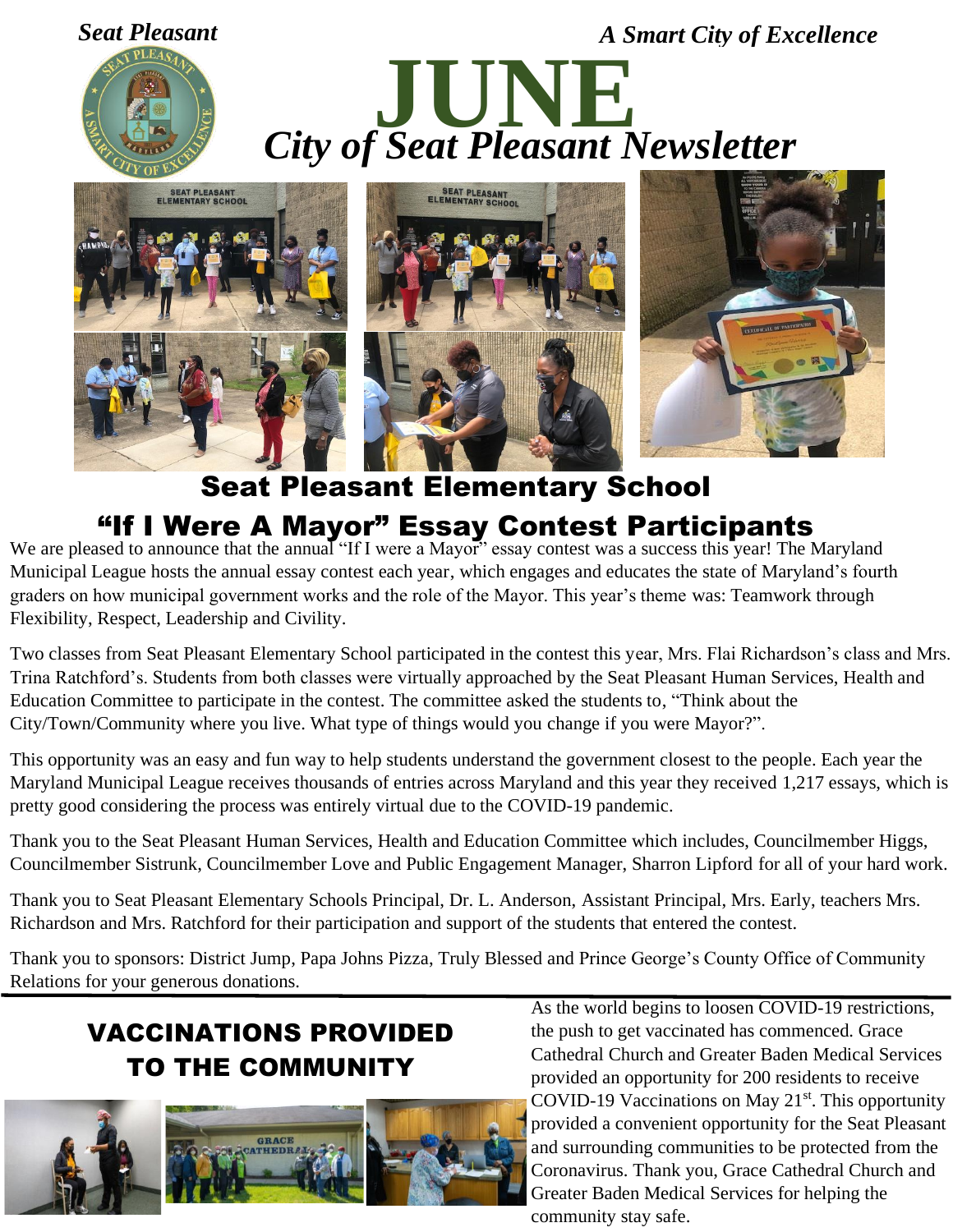#### City Council Monthly Meeting & Legislation Action Office of the City Clerk

June 2021

#### **Monday, May 3, 2021, Regular Work Session**

Ordinance O-21-08 Adoption of the Fiscal Year 2021-2022 Budget 1st Reading

Ordinance O-21-09 Amendment of Fiscal Year 2020-2021 Budget 1st Reading

Charter Amendment Resolution CA-21-08 Amendment of the Charter of the City of Seat Pleasant **Approved 7-0-0**

#### **Monday, May 10, 2021, Public Session**

Ordinance O-21-08 Adoption of the Fiscal Year 2021-2022 Budget 2nd Reading *Approved 6-1-0*

Ordinance O-21-09 Amendment of Fiscal Year 2020-2021 Budget 2nd Reading

*Approved 6-1-0*

**Monday, May 10, 2021, Special/Closed Session**

**Wednesday, May 12, 2021, Special/Closed Session** 

The Meeting Minutes for the month of April were *Approved 7-0-0*

The City Council meetings for the month of June will be held via Zoom as follows:

**Regular Work Session-Monday, June 7, 2021 at 6:00pm**

[https://us02web.zoom.us/webinar/register/WN\\_u12Cyoj9ToO02YyHkwS0RQ](https://us02web.zoom.us/webinar/register/WN_u12Cyoj9ToO02YyHkwS0RQ)

**Public Session-Monday, June 14, 2021 at 7:00pm**

[https://us02web.zoom.us/webinar/register/WN\\_cCaJr4pBStSwdwunnfPokQ](https://us02web.zoom.us/webinar/register/WN_cCaJr4pBStSwdwunnfPokQ)

All meetings are open to the public with comments being taken in the Public Session. During the COVID-19 the City Council meetings will be held via Zoom with citizens being provided access to join the meeting from the city's website. All citizens are required to register for the Zoom meetings.

Copies of legislation and approved meeting minutes can be found on the City's website www.seatpleasantmd.gov or by contacting the City Clerk Dashaun N. Lanham, CMC directly on 301-336- 2600.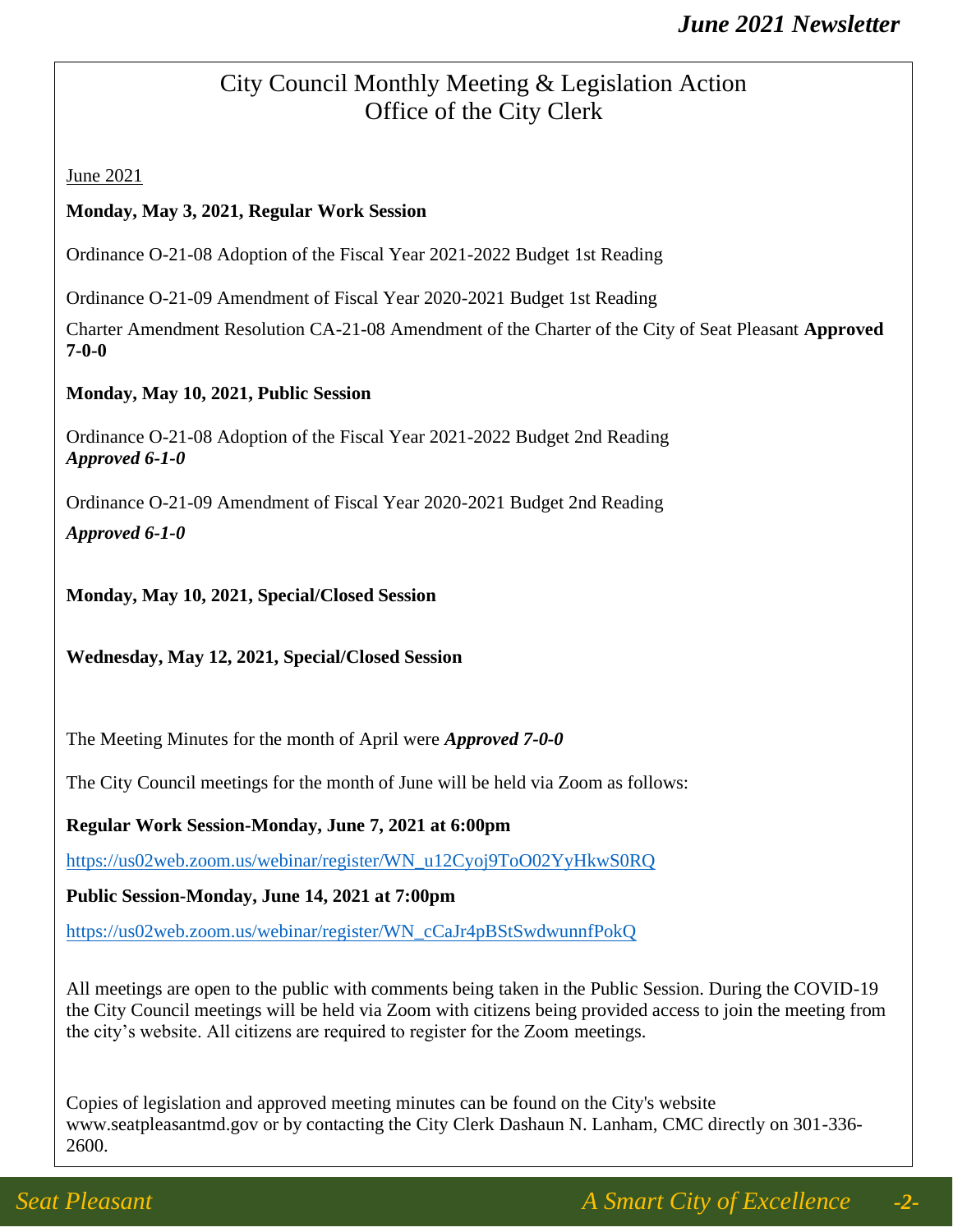#### *June 2021 Newsletter*

# **Join Councilmember Scott** for the **50K RUN & WALK JUNE CHALLENGE**

### The challenge will begin June 1-June 30, 2021 What are Challenges in the Nike Run Club app?

Challenges are a fun, competitive, and creative way to push yourself, take on your friends, or run with the entire community in the NRC app When you complete a challenge, you'll earn a new trophy under your achievements.

If you would like to participate, download the Nike Run Club app and contact Councilmember Scott directly by email at kscott@seatpleasantmd.gov or Made with PosterMyWall.cby phone at 240-614-3437



Pride Month is an entire month dedicated to the uplifting of LGBTQ voices, celebration of LGBTQ culture and the support of LGBTQ rights. Throughout the month of June, nationwide, there have traditionally been parades, protests, drag performances, live theater and memorials and celebrations of life for members of the community who lost their lives to HIV/AIDS. It is part political activism and part celebration of all the LGBTQ community has achieved over the years.

# **Councilmember Scotts Ward 3 Beautification Award Contest**



In May, Councilwoman Kizzie Scott launched a Beautification Award contest for the residents of the Ward she represents, Ward 3. Councilwoman Scott has marveled at the beautiful yards in her Ward, and she has chosen a winner for the month of May. Congratulations to the Paredes family!! The beauty of their yard awarded them a gift card from Councilwoman Scott. Each month, she will choose a new suitable winner. For more information about Councilwoman Scott's Ward 3 Beautification Award Contest, please call her directly at (240) 614-3437.